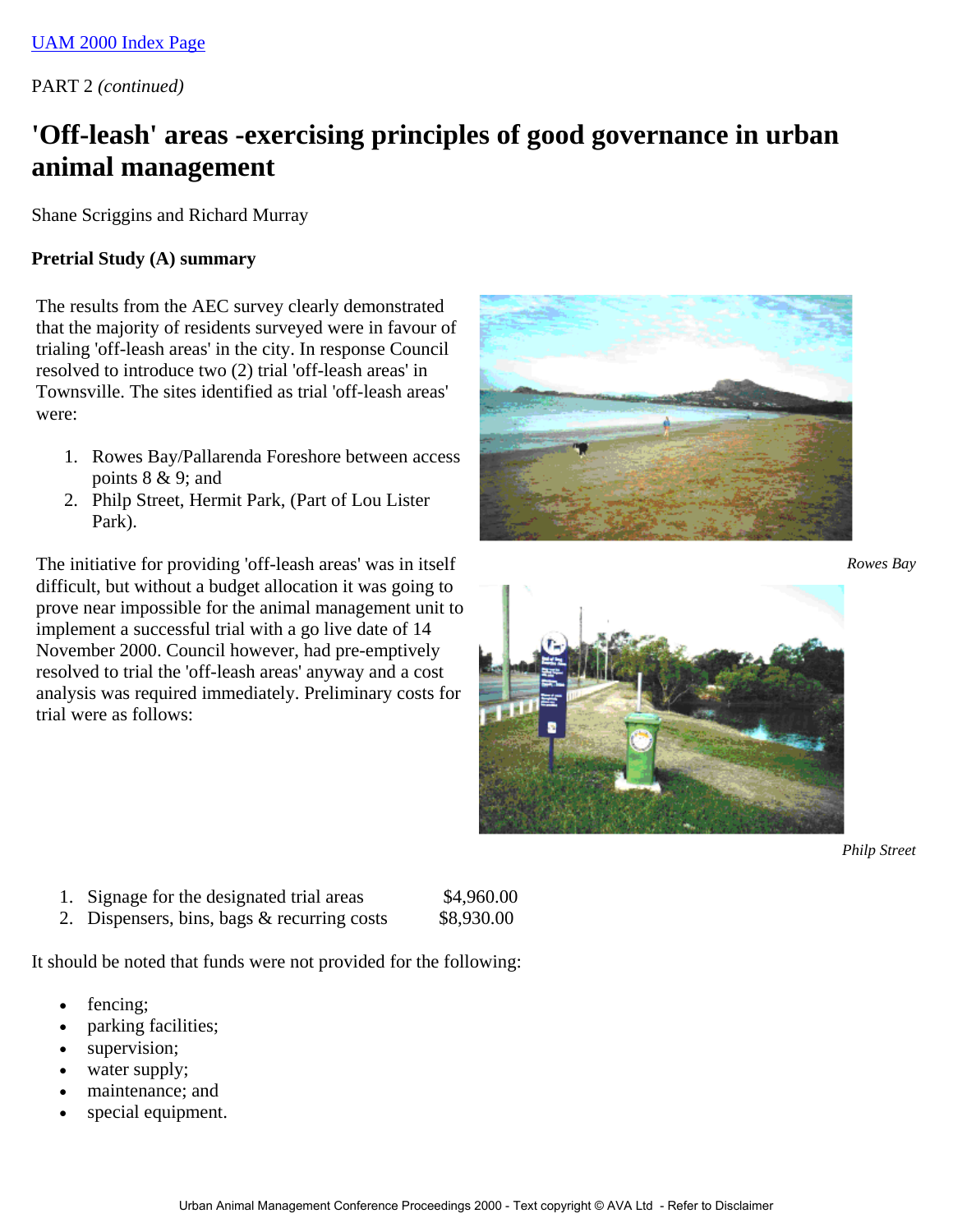## **STUDY (B) POST-TRIAL (REVIEW) SURVEY**

While this pre-trial survey work, together with that done previously (See Appendix A) was valuable in meeting basic governance needs associated with setting the stage for this 'off-leash' trial project, it only went half way to doing the job properly. The second half of the governance was the post-trial survey work. The proof of the pudding is in the eating as they say. In summary, the aims of monitoring the project were as follows:

- provide an opportunity for dog owners who are users of the 'off-leash areas' to give feedback on the benefits and any issues arising in the operation of the trial areas;
- provide an opportunity for nearby residents and other (non dog-owning) users of designated areas to give feedback on their experiences of the trial; and
- provide a report to Council on the outcome of the trial period, including issues, which are relevant to the ongoing planning, and development of the 'off-leash areas'.

A series of four (4) similarly framed community feedback questionnaires (See Appendix B) was developed (in cooperation with the Animal Management Unit) for use in personal interviews, as well as in the form of a feedback sheet, which could be returned to the Department of Community and Cultural Services. A one (1) page information sheet was developed, to accompany the feedback sheet to provide residents with general information on the 'off-leash areas' and follow up telephone numbers.

Interviewers gathered feedback from people using the 'off-leash areas', as well as from people in nearby residences or using the nearby beach area. Feedback sheets were also left in letterboxes for those residents who were not available.

The Pallarenda Food-Mart displayed and distributed feedback sheets in their shop. While in Hermit Park Shopping Centre something similar was done by Centre Management.

During May-June 2000, feedback was gathered by personal interview and feedback questionnaires, from 80 users at the trial areas, and 195 residents in the nearby suburbs and at the local shopping centre.

Monitoring of the trial period was carried out over the last two (2) months of the operation of the trial off-leash areas at a cost of about \$3,000.00.

Overall, a very good response rate was achieved, which along with the nature of the comments received, suggests a high level of interest in the issue of dog management and in particular, off-leash dog exercise areas. The 100 responses obtained from residents in Pallarenda formed 31% of the total households contacted in person or in writing in the suburb (320). The 92 responses obtained from residents in Hermit Park formed 37% of the total households contacted in person or in writing in the suburb (250).

Some of the results are presented as follows:

**Table 1.** Suggestions for improvements by Users, Hermit Park Trial Off-Leash Dog Exercise Area

| <b>Suggestion</b>  | Percentage of Responses <sup>1</sup> |
|--------------------|--------------------------------------|
| Better maintenance | 34                                   |
| Water/taps         | 34                                   |
| More bins          | 11                                   |
| Agility course     | 11                                   |
| Fencing            | 6                                    |
| Other              | 3                                    |
| <b>Total</b>       | $10\%$                               |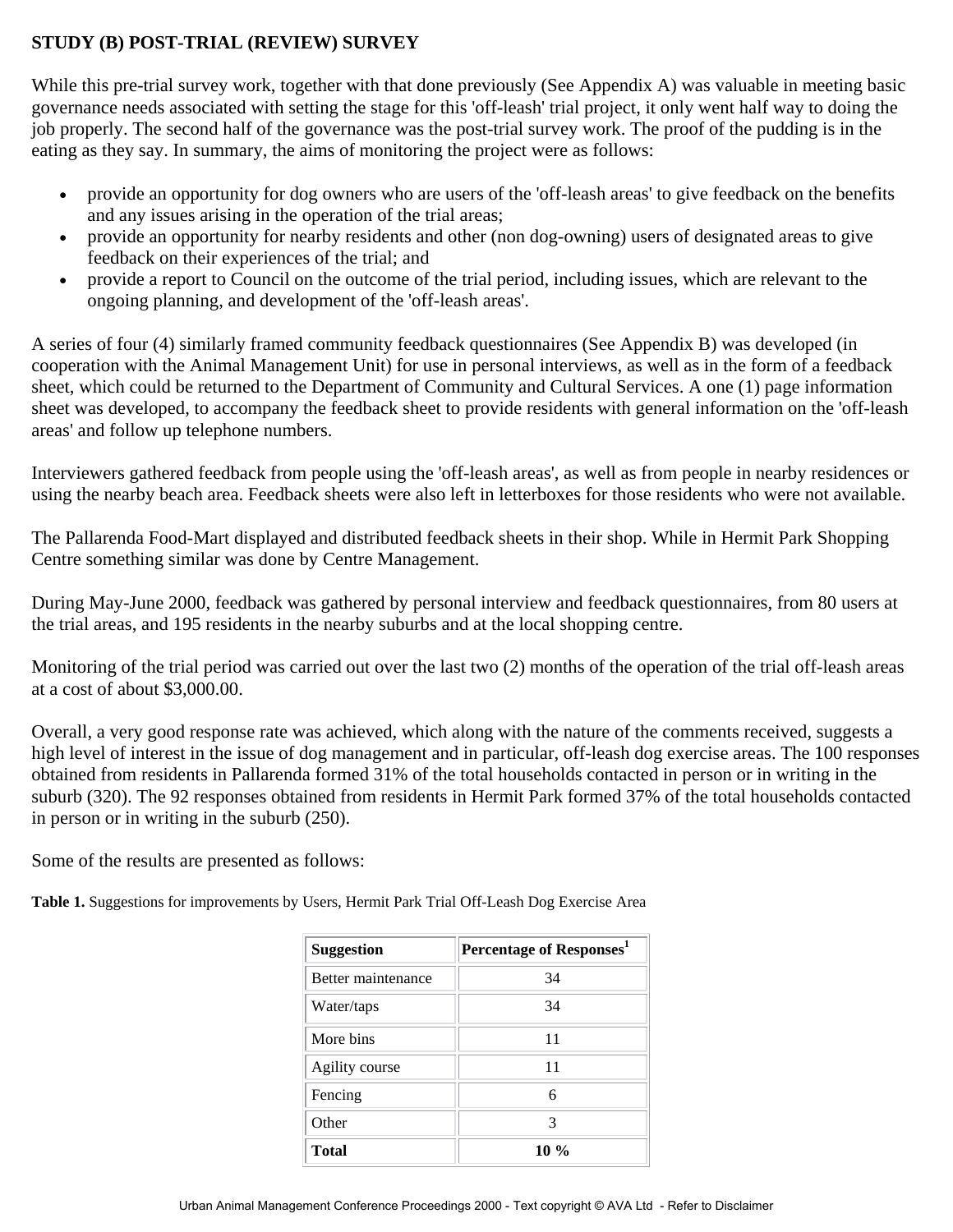#### **Table 2.** Ratings of Levels of Dog Obedience at Pallarenda and Hermit Park Off-Leash Dog Exercise Areas

|                     |            | % Percentage of Respondents <sup>1</sup> |
|---------------------|------------|------------------------------------------|
| <b>Rating</b>       | Pallarenda | <b>Hermit Park</b>                       |
| Always obedient     | 42         | 15                                       |
| Most times obedient | 42         | 63                                       |
| Sometimes obedient  | 10         | 22                                       |
| Rarely obedient     | 6          | $\Omega$                                 |
| Never obedient      | $\Omega$   | $\Omega$                                 |
| Other               | $\Omega$   | $\Omega$                                 |
| <b>Total</b>        | 100%       | 100%                                     |

**Table 3.** Proposed Method of Supervision by Location (Percentage of Responses Received)

|                                     | <b>Proposed Method of Supervision</b><br>% Percentage of Responses Received <sup>1</sup> |         |                |              |
|-------------------------------------|------------------------------------------------------------------------------------------|---------|----------------|--------------|
| <b>Location</b>                     | Dog owner                                                                                | Council | Other          | <b>Total</b> |
| Users at Pallarenda off-leash area  | 78                                                                                       | 22      | $\Omega$       | 100          |
| Users at Hermit Park off-leash area | 79                                                                                       | 14      | 7              | 100          |
| Pallarenda residential area         | 74                                                                                       | 22      | $\overline{4}$ | 100          |
| Hermit Park residential area        | 74                                                                                       | 24      | $\mathcal{R}$  | 100          |
| Hermit Park shopping centre         | 88                                                                                       | 9       | $\mathcal{R}$  | 100          |
| Total                               | 77                                                                                       | 20      | 3              | 100%         |

Other suggestions include encouraging dog clubs to use the off-leash dog exercise areas and provide supervision, viewing all users of the area responsible for supervision and for a 'Neighbourhood Watch'.

These findings following experience of the trial off-leash dog exercise areas vary to some extent from the telephone survey that was carried out by Australian Economic Consultants in September 1999.

Slightly higher percentages of respondents suggest supervision should be the responsibility of the owner (approximately 77% of respondents) than in the previous survey (approximately 54% of respondents).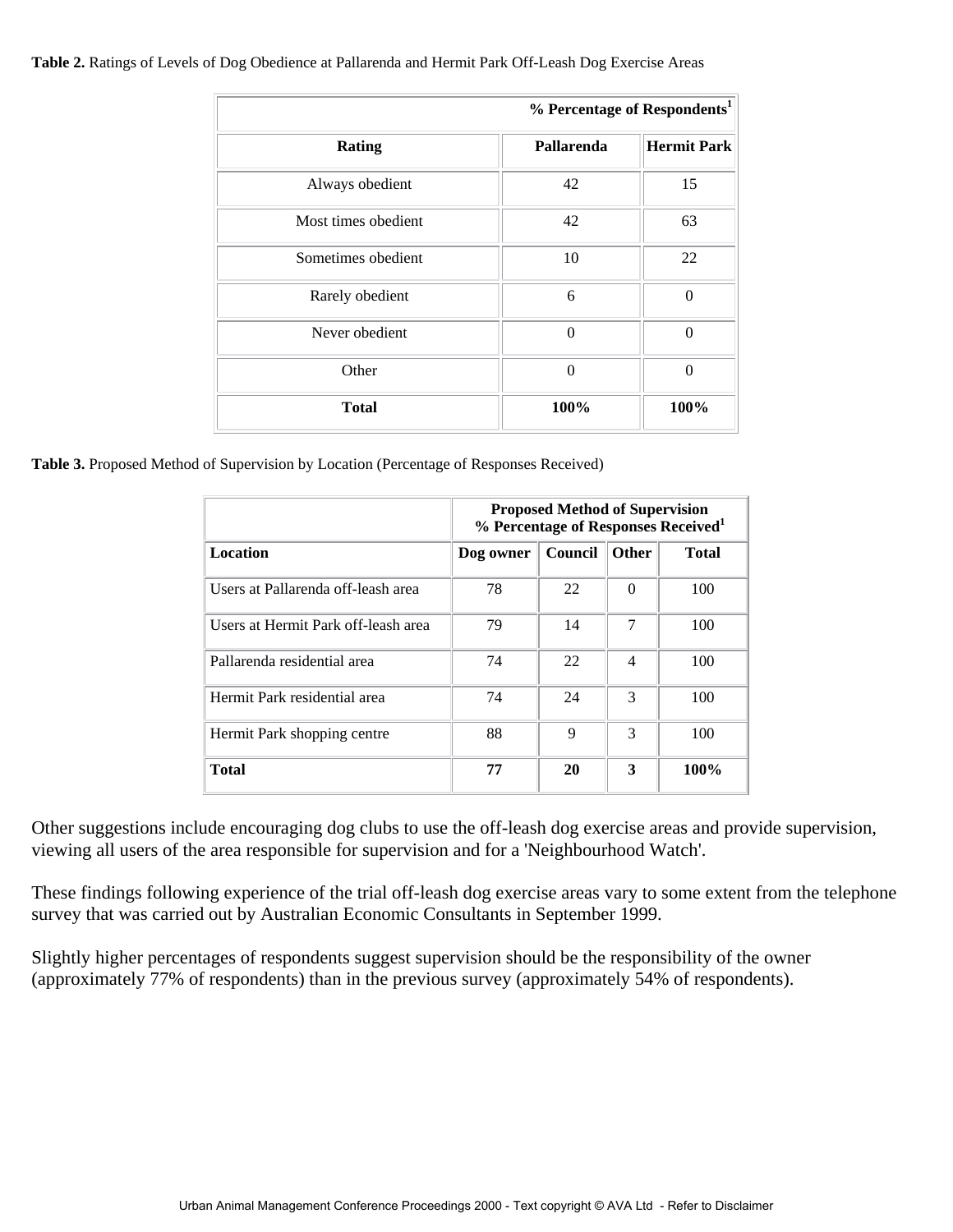**Table 4.** Proposed Method of Public Liability Insurance Payment by Location (Percentage of Responses Received)

|                                     | <b>Proposed Method of Insurance Payment</b><br>% Percentage of Responses <sup>1</sup> |                |              |          |              |
|-------------------------------------|---------------------------------------------------------------------------------------|----------------|--------------|----------|--------------|
| <b>Location</b>                     | Dog-owner                                                                             | <b>Council</b> | <b>Other</b> | Not sure | <b>Total</b> |
| Users at Pallarenda off-leash area  | 56                                                                                    | 14             | 10           | 20       | 100          |
| Users at Hermit Park off-leash area | 73                                                                                    | 27             | $\Omega$     | $\Omega$ | 100          |
| Pallarenda residential area         | 74                                                                                    | 13             | 1            | 12       | 100          |
| Hermit Park residential area        | 65                                                                                    | 13             | 12           | 10       | 100          |
| Hermit Park shopping centre         | 84                                                                                    | 9              | $\Omega$     | 6        | 100          |
| <b>Total</b>                        | 70                                                                                    | 14             | 5            | 11       | 100%         |

**Table 5.** Suburbs Proposed for New Off-Leash dog Exercise Areas

| <b>Suburb</b>        | <b>Number of Responses</b> | <b>Percentage of Responses</b> |
|----------------------|----------------------------|--------------------------------|
| Aitkenvale           | 11                         | 22                             |
| Oonoonba             | 5                          | 11                             |
| South Townsville     | $\overline{4}$             | 9                              |
| North Ward/Rowes Bay | $\overline{4}$             | 9                              |
| Mundingburra         | 3                          | 7                              |
| West End             | 3                          | $\overline{7}$                 |
| Garbutt              | 3                          | $\overline{7}$                 |
| Annandale            | 3                          | $\overline{7}$                 |
| Wulguru              | 3                          | 7                              |
| Pimlico              | $\overline{2}$             | $\overline{4}$                 |
| Other <sup>1</sup>   | $\overline{4}$             | 9                              |
| <b>Total</b>         | 45                         | 100%                           |

#### **REVIEW STUDY (B) SUMMARY**

The tables above are a small sample of those generated by this review study. They reflect the value of the data and trends recorded. Following is a brief summary of the findings of the review.

#### **Users of the trial off-leash dog exercise areas**

Respondents at the Pallarenda off-leash dog exercise area tend to come from nearby inner city suburbs such as North Ward (16%), West End (10%) and Belgian Gardens (6%). In all, 20% of the respondents from the Pallarenda residential area report that they use the local off-leash dog exercise area (or 37% of the respondents who are dog owners).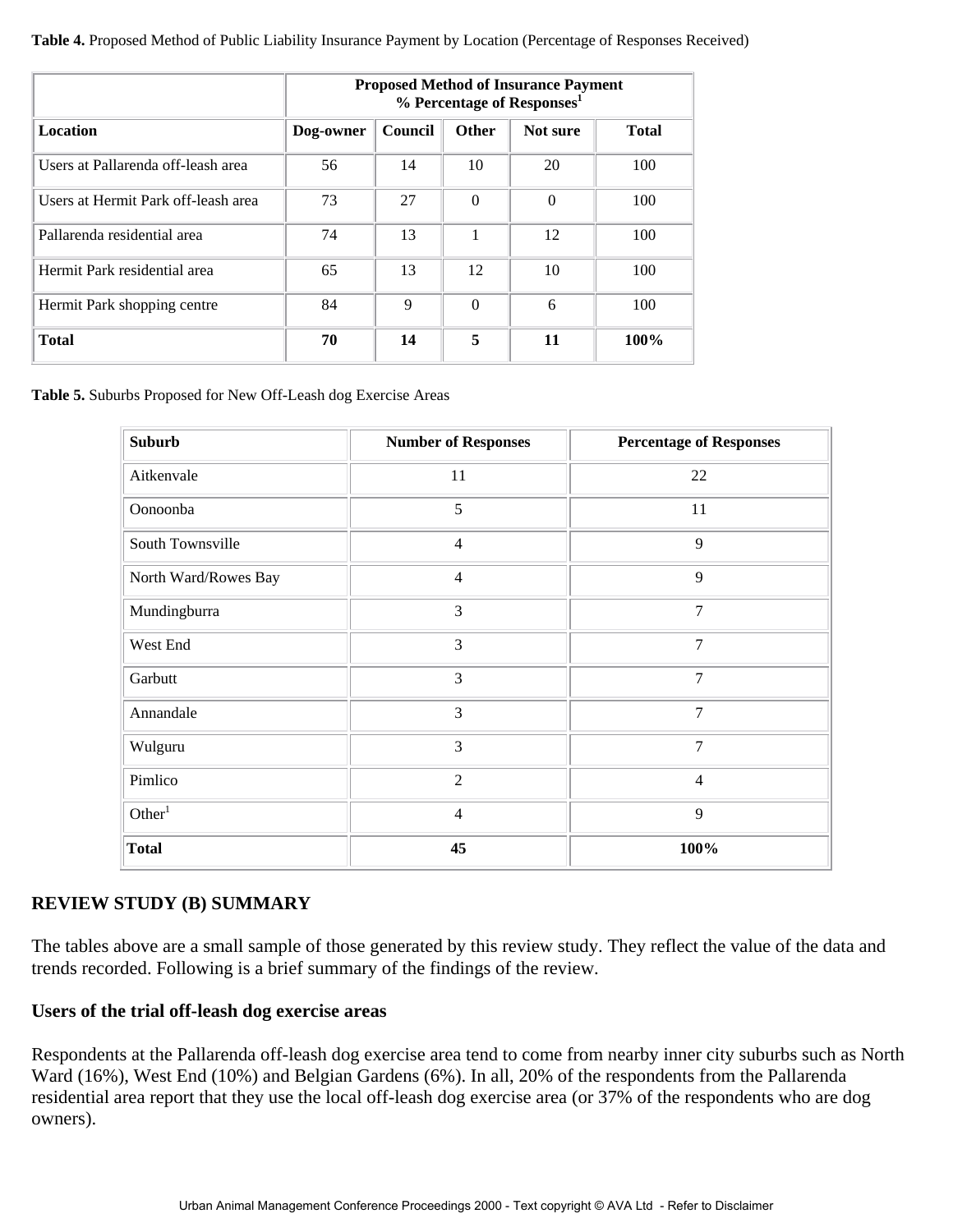The majority of respondents at the Hermit Park off-leash dog exercise area are from the local suburb (60%), or the nearby suburb of Railway Estate (17%). In all, 40% of respondents from the Hermit Park residential area, report that they use the local off-leash dog exercise area (or 81% of the respondents who are dog owners.

#### **Information source**

The main sources of information for users and other residents about the trial off-leash dog exercise areas include radio (21%), the Townsville Bulletin (19%), word of mouth (18%) and the signage, or seeing the designated areas while nearby (17%). Some residents learned of the designated areas by participating in the consultation (approximately 8%).

Users of the trial off-leash dog exercise areas tend to suggest that further advertising would be valuable (66% of responses), rather than not (34% of responses).

Further advertising in the local newspapers is the most frequent suggestion. Advertising through TV, radio and signage are also popular methods. Some residents suggest more advertising at highly frequented places such as shopping centres and the Strand. Some also suggest providing information through dog clubs and/or as part of the registration process.

#### **Barriers to using the designated areas**

The main reason given by those dog owners in Pallarenda who do not use the designated off-leash area is the distance to travel (17 respondents).

In Hermit Park, where only 19% of respondents who are dog owners are not using the area, reasons include concern about safety of their small or elderly dog, and lack of time to visit area (a total of 8 responses).

There are some reports of dog attacks and dog fights at the trial off-leash dog exercise areas. Reported incidents of attacks by dogs on other dogs include one incident reported by a user of the Pallarenda off-leash dog exercise area, and a small number of incidents two (2) reported by residents of Pallarenda. A veterinary surgeon who responded to the survey, reports witness three (3) dog fights in her various visit's to the site at Pallarenda. The respondent also report being bitten when attempting to protect her older dog (a kelpie cross) from three (3) out of control mastiff x pig dogs'.

The interviewer at the Hermit Park off-leash dog exercise area also witnessed a dog attack. A resident at Hermit Park reports that her daughter was savagely attacked by the neighbour's dogs who are regularly taken to the off-leash dog exercise area, and another resident reports that a family member was attacked on their own property by a dog from the off-leash area.

Some respondents from the trial areas and residential areas have raised concerns that the trial off-leash dog exercise areas are open to any dog owner, including those who are irresponsible and/or those who own dangerous dogs. Various suggestions are made as to methods of excluding dangerous dogs from the designated areas, including: banning some owners/dogs; requiring a permit which is obtained only when an owner is able to demonstrate that they have effective control over their dog; and setting aside areas (or times) for smaller dogs.

#### **Frequency and times of use**

The Pallarenda off-leash dog exercise area is reported to be extremely well used, with some considering that it is overcrowded at popular times. Significantly less usage of the Hermit Park trial off-leash dog exercise area is reported.

Users at the Hermit Park off-leash dog exercise area are, however, visiting this area more often than those at Pallarenda. Users of the designated area in Hermit Park visit more often than 5 times per week (50%) or 2 to 5 times per week (40%). Respondents at the Pallarenda off-leash dog exercise area generally report that they are using the area 2 to 5 times per week (38%) or weekly (30%).

The most popular time for visiting the off-leash dog exercise areas is after 5.00pm on weekdays and weekends. Urban Animal Management Conference Proceedings 2000 - Text copyright © AVA Ltd - Refer to Disclaimer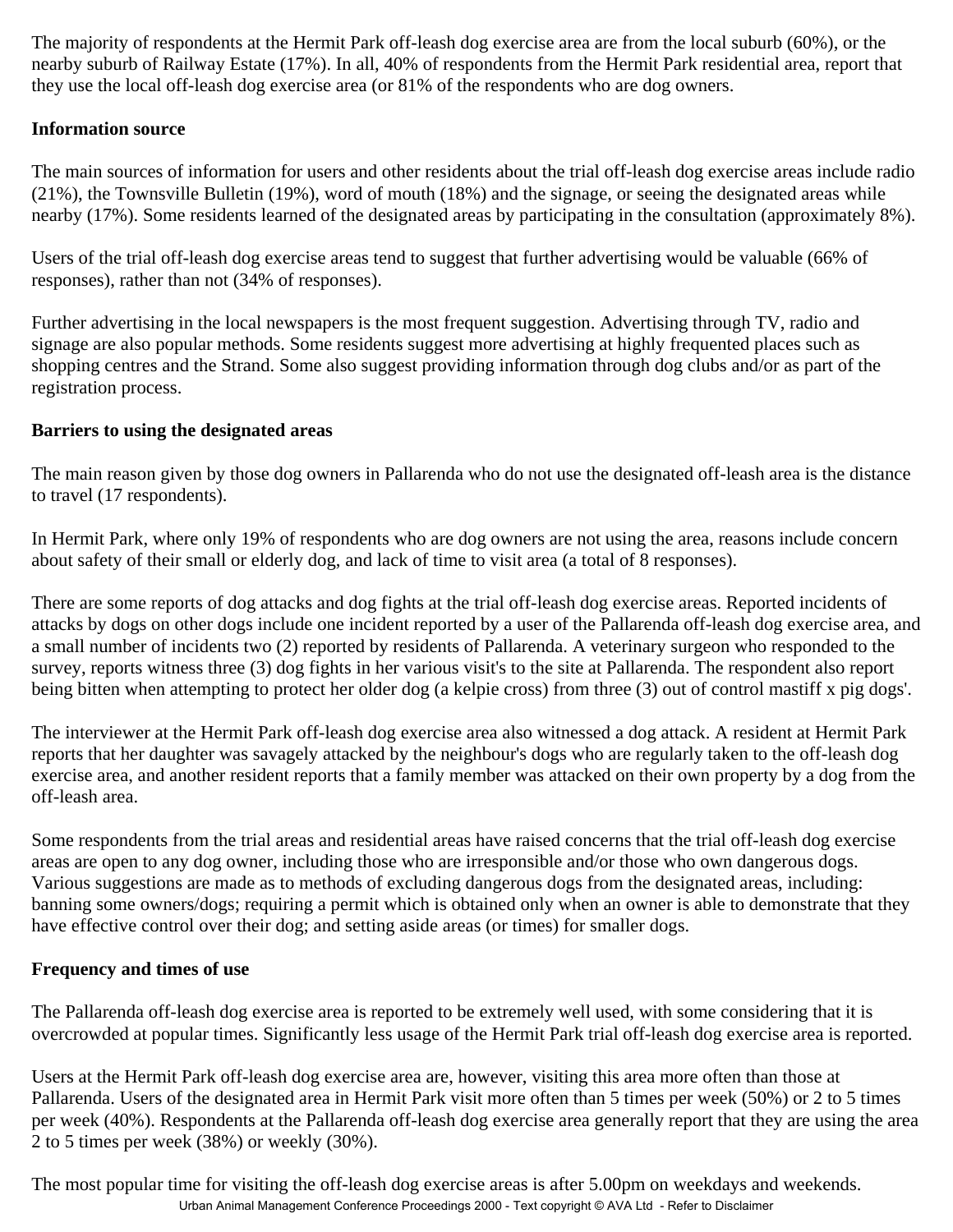## **Sharing of public space**

The area designated as an off-leash dog exercise area and its surrounds in Pallarenda are well used for a range of other activities (81% of respondents), including walking (48% of responses), picnicking (18%) and jogging (12%). The feedback gathered suggests that the new activity has been generally accommodated.

Respondents in the Hermit Park residential area are much less likely to use the designated area for other activities (29% of respondents). The main activities which are shared with those using the off-leash dog exercise area in Hermit Park are walking (40% of responses), using the area as a short cut (18%), sporting activities (15%) and jogging (12%). The feedback received suggests that generally activity in the designated area has increased with its use as an off-leash dog exercise area, with a small number of residents, however, no longer using the area for activities such as walking with children.

### **Locality impact**

Generally the trial off-leash dog exercise area appears to be having only a small impact on residents in Pallarenda. As noted by respondents in Pallarenda, the designated area is located some distance before reaching the suburb. It also tends to be used by residents from throughout Townsville with only some dog owners from Pallarenda (37% of respondents from this group) reporting that they are using the designated area (see 2.3).

Some respondents from the residential area of Pallarenda report that many dog owners in the area continue to walk their dogs off-leash in the suburb and in the beach areas.

Some respondents who are dog owners question why they should not walk their dogs off-leash, particularly along the beach area when not used by others, as they feel that they are responsible dog owners and have good control over their dog. Key disadvantages of location (too far away) and the limited size of the designated area (or overcrowding related to the high level of usage) have largely been identified by residents in Pallarenda who are dog owners and who may be using or not using the designated area. Some respondents from the residential area suggest that consideration could be given to beach areas being made available at specific times for off-leash dog exercise (particularly early morning and evening).

A small number of residents report that dog faeces are a problem along the beach, both in the trial off-leash dog exercise area and other parts of the beach. A small number of residents also raised their concerns about illegal activities in the near vicinity of the designated area (with some negative experiences being reported).

Residents in Hermit Park identify dog faeces as a major disadvantage of off-leash dog exercise areas, and report that many dog owners are not cleaning up after their dogs at the Hermit Park off-leash dog exercise area. Telephone calls received from residents in Hermit Park further highlighted the inconvenience that dog faeces are causing to nearby residents. Some residents who live near the area report that flies are often a resulting problem, as well as dog faeces near their homes.

Some residents report that a small number of dog owners, often with more than one dog, do not seem to have their dogs under control and the dogs are running freely, at times into the residential area. A small number of residents also report that owners are removing dog leashes in the residential streets before they reach the designated area.

Some residents identify an increase in traffic and the number of cars parking in their street, and there are a small number of residents who report that they no longer use the area for other the activities. Other problems raised by a small number of residents include increased noise (from barking) and the impact on the wildlife near the creek (chasing by dogs).

Residents as well as users in Hermit Park stress the need to maintain the off-leash dog exercise areas. Residents report an urgent need for a general cleaning up of the park, more frequent mowing and a filling in of holes. More bins, trees, seating and general upgrading is suggested. A small number of respondents suggest fencing.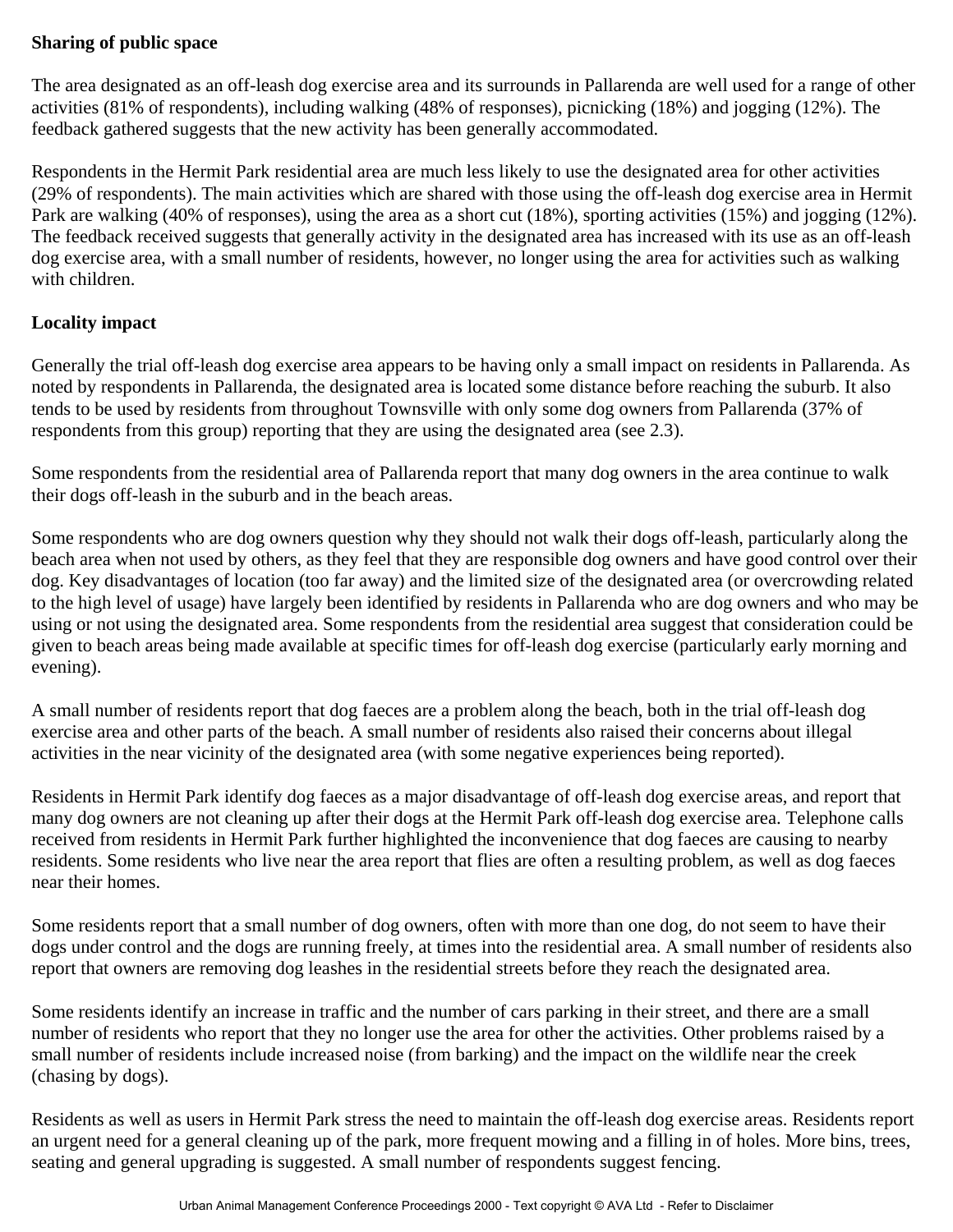The rubbish left by people gathering in the park was also raised as a general concern.

A small number of residents suggest that a letterbox drop informing residents of the beginning of the trial or opening of an off-leash area would be appreciated.

#### **General advantages and disadvantages of off-leash dog exercise areas**

The main advantages identified by users of the trial off-leash dog exercise areas are the benefits which are perceived to be gained by their pet, including the opportunity for the dog to exercise and socialise with other dogs, to get out of the yard and have a change of scenery. Respondents from the residential areas identify exercise for the dog as the major benefit, along with benefits to owners and to the community (that is, improved safety).

The main disadvantages which are perceived by users at the trial off-leash dog exercise areas and nearby residents are primarily aggressive dogs, uncontrolled dogs and irresponsible owners.

As the trial off-leash area in Pallarenda is located a distance before reaching the residential area, there are less impacts on residents. Some resident's report that others in the suburb are not using the designated area and continue to allow their dogs off-leash on the beach and throughout the suburb.

Some residents who are dog owners suggest that they should be able to use the length of the beach area for walking their dogs off-leash.

General ratings of satisfaction are high amongst users of the trial off-leash areas, with most respondents at the Pallarenda off-leash dog exercise area rating their satisfaction between 4 to 5 (on a scale of 1 to 5), and respondents at the Hermit Park off-leash dog exercise area rating their satisfaction between 3 to 5.

Respondents in the residential areas report lower levels of satisfaction, with lower ratings being recorded in Pallarenda than Hermit Park.

#### **Positive aspects of design and possible improvements to trial areas**

The positive aspects of design identified by users at the Pallarenda trial off-leash dog exercise area include the natural setting, the bags/bins provided, the size of the designated area and the availability of a car park.

The main suggestions for improvements to the Pallarenda trial off-leash dog exercise area are to increase the size of the designated area and to provide lighting for the car-park.

The positive aspects of design most often identified by users of the Hermit Park off-leash dog exercise area are primarily the large size or area provided, the provision of bags/bins and the location of the area (including being away from roads, close to a creek and close to home).

The main suggestions for improvement made by users of the Hermit Park off-leash dog exercise area (as well as residents in the nearby area) are primarily concerned with upgrading and maintenance of the park, including more frequent mowing, filling in of holes, cleaning up the creek and generally upgrading the appearance of the area.

High levels of satisfaction are recorded from users of both trial off-leash dog exercise areas, with slightly higher levels being reported by users of the Pallarenda off-leash dog exercise area in comparison to Hermit Park. The assessments made by users of their general level of satisfaction with the provision of off-leash areas is slightly higher than their rating of amenity and design of the trial area in the case of both trial off-leash dog exercise areas.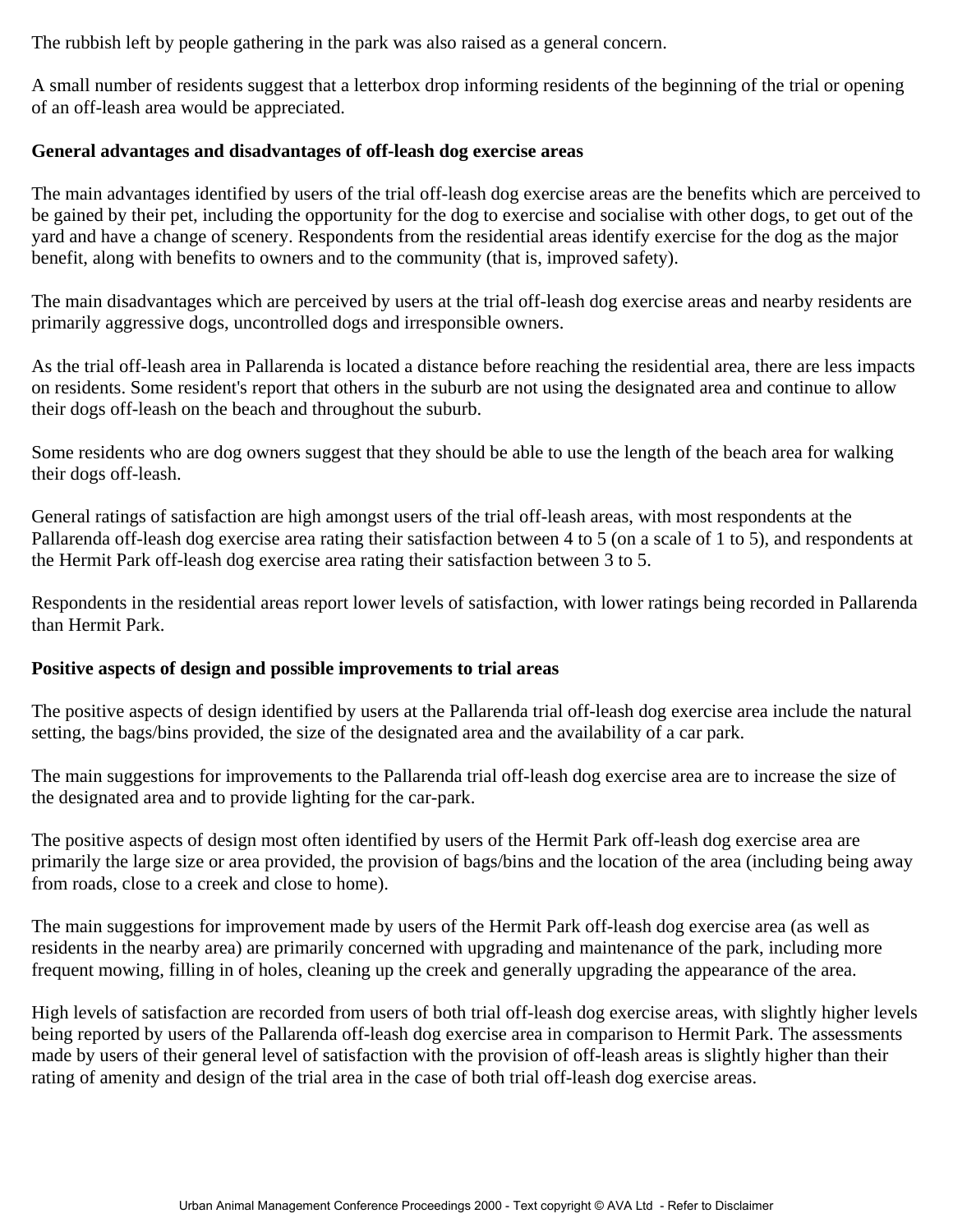## **Management issues**

Those using the trial off-leash dog exercise areas tend to report that their dogs have not received dog obedience training (33% of respondents at Pallarenda and 48% of respondents at Hermit Park report that training has occurred).

Those using the trial off-leash dog exercise areas estimate their level of obedience at generally between mostly to always obedient.

Generally respondents suggest that the dog owner should be responsible for supervising their dog when using the offleash dog exercise area.

Generally respondents suggest that dog owners should be responsible for the cost of public liability insurance.

## **Establishing further off-leash dog exercise areas**

Most respondents suggest that more off-leash dog exercise areas should be provided, with the highest percentage response being received from the respondents at the Hermit Park off-leash dog exercise area.

Of those respondents in the Pallarenda and Hermit Park residential areas who do not believe that further off-leash dog exercise areas are needed (20% and 27% respectively), the majority do not own a dog (76% and 75% respectively).

The most frequent suggestions for further off-leash dog exercise areas include a continuation or new area along the beach between Pallarenda (including north of the existing area) and Rowes Bay, and the South Townsville reclamation area. Other suggestions include Bicentennial Park (particularly by respondents from Hermit Park), Brazier Park (particularly by Pallarenda residents) and areas along Ross River.

## **Future directions**

It was proposed that the future direction of off-leash areas in the Townsville City Council municipality (based on the review of the review, pre trail and cooperation of the Townsville City Council Animal Management Section) should include:

a. the two (2) trial off-leash dog exercise areas in Pallarenda and Hermit Park be established as designated areas for this activity;

b. consideration be given to extending the designated area at Pallarenda (by approximately 200 metres at each end);

c. discussions occur with Parks Services in relation to improvements to Lou Lister Park (including general upgrading and increased maintenance);

d. animal management staff increase their presence in Pallarenda, with a view to encouraging residents who walk their dogs off-leash to use the designated area;

e. an information sheet on the off-leash dog exercise areas be prepared for distribution, including an outline of the responsibilities of dog owners;

f. the role of the Animal Management Education Officer include encouraging use of the off-leash dog exercise areas through strategies such as organising events or sessions, involving groups such as kennel, obedience and dog owners associations, and exploring interest in a "friends" of the local off-leash area; and

g. investigating ways of recognising responsible use of the off-leash areas and dog ownership generally (for example, developing a code of responsible pet management and a certificate of competency).

*It was also suggested that where new areas are under consideration, the following should be considered:*

• the area having a pleasant location and a well designed and maintained site, which takes into account the needs of owners and their dogs, as well as the impacts on the nearby area, are important features in the establishment of new areas for off-leash dog exercise;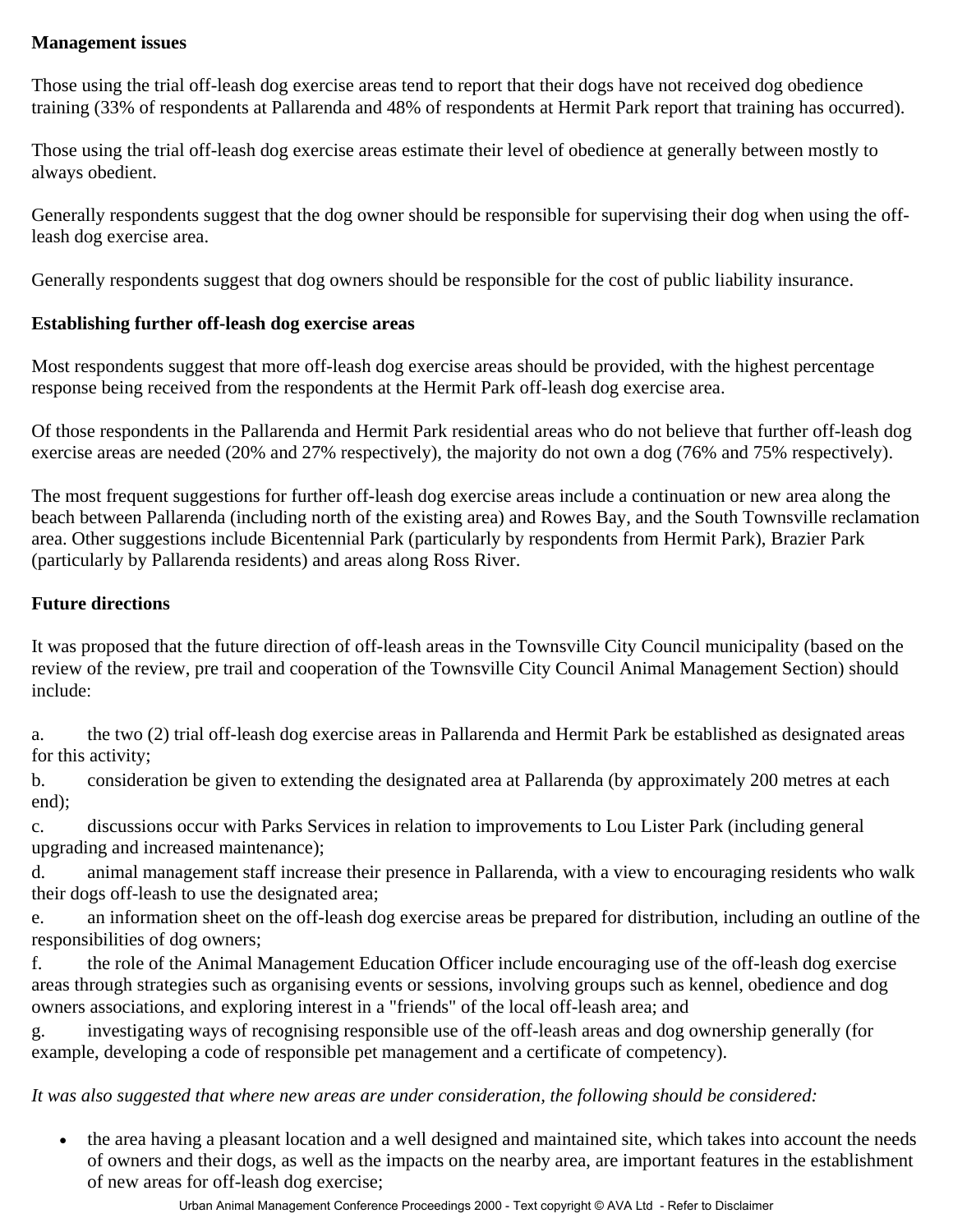- an integrated cross departmental approach be taken to the planning of future sites to be designated as off-leash dog exercise areas;
- this approach also include liaison with relevant groups such as the Regional Pet Management Technical Committee, and other interest groups;
- this approach also take into account the information available on the preferences of users and other residents, as well as other considerations such as environmental and traffic concerns;
- consideration be given to allocating sites as off-leash dog exercise areas at specific times (for example early mornings and evenings);
- prior to the designation of any new areas, consultation occurs with residents in the immediate vicinity to determine their concerns and/or potential issues;
- consideration be given to including a specified amount as part of the dog registration fee as a contribution towards the provision of off-leash dog exercise areas (including public liability insurance);
- the potential for sponsorship of further designated areas and/or facilities within those areas be investigated.

## **OVERALL SUMMARY AND CONCLUSIONS**

At the conclusion of the six (6) month trial period Community Services were asked to report back to Council on a the review of the trial 'Off-leash Dog Exercise Areas'.

That report was presented to Health Services in mid June and has been circulated to Deputy Mayor, Director Environmental Services, Acting Manager Health Services, Acting Principal Environmental Health Officer, Technical Officer Animal Management, Manager Environmental Planning. The document was further distributed to all Animal Management Officers within the unit. Comment has been sought from all these staff.

The views of staff, including Animal Management Officers, Senior staff in Health Services, the Risk Assessment Manager and the Manager Legal Services in relation to Council ratifying the trial 'off-leash areas 'from trial to designated 'off-leash areas' can best be summarised by -if 'off-leash' areas are to progress, consideration should be given to adequately providing fenced areas, adequate signage alerting users of the potential harm and appropriate supervision.

The current ethos of animal management in Townsville is to ensure that animals are effectively contained within a property or if taken from that property, they are under the effective control by means of a leash or similar.

'Off-leash' areas and risk is an unknown factor in Townsville. What is known is animals on a leash or behind a fence don't create problems.

The overall findings of the report suggest that the concept of 'off-leash exercise areas' continues to be popular with the community and that the trial areas have been generally well accepted. The report suggests ideas for future direction and what should be considered in the development of future off-leash dog exercise areas.

It is interesting to note that the issue of a levy has been put forward as a suggestion in the development of future 'offleash areas'. The levy could form an additional part of dog registration or could include a levy against all ratepayers for animal management capital expenditure for such areas.

The views of the Regional Pet Management Technical Committee in relation to 'off-leash areas' have been documented. The Committee had strong reservations regarding 'leash free areas', but acknowledge that there is some community support for providing these areas and as such made a number of recommendations regarding:

- community consultation;
- trialing off-leash areas;
- review of off-leash areas after 6 months;
- conducting an education campaign; and
- funding for these facilities.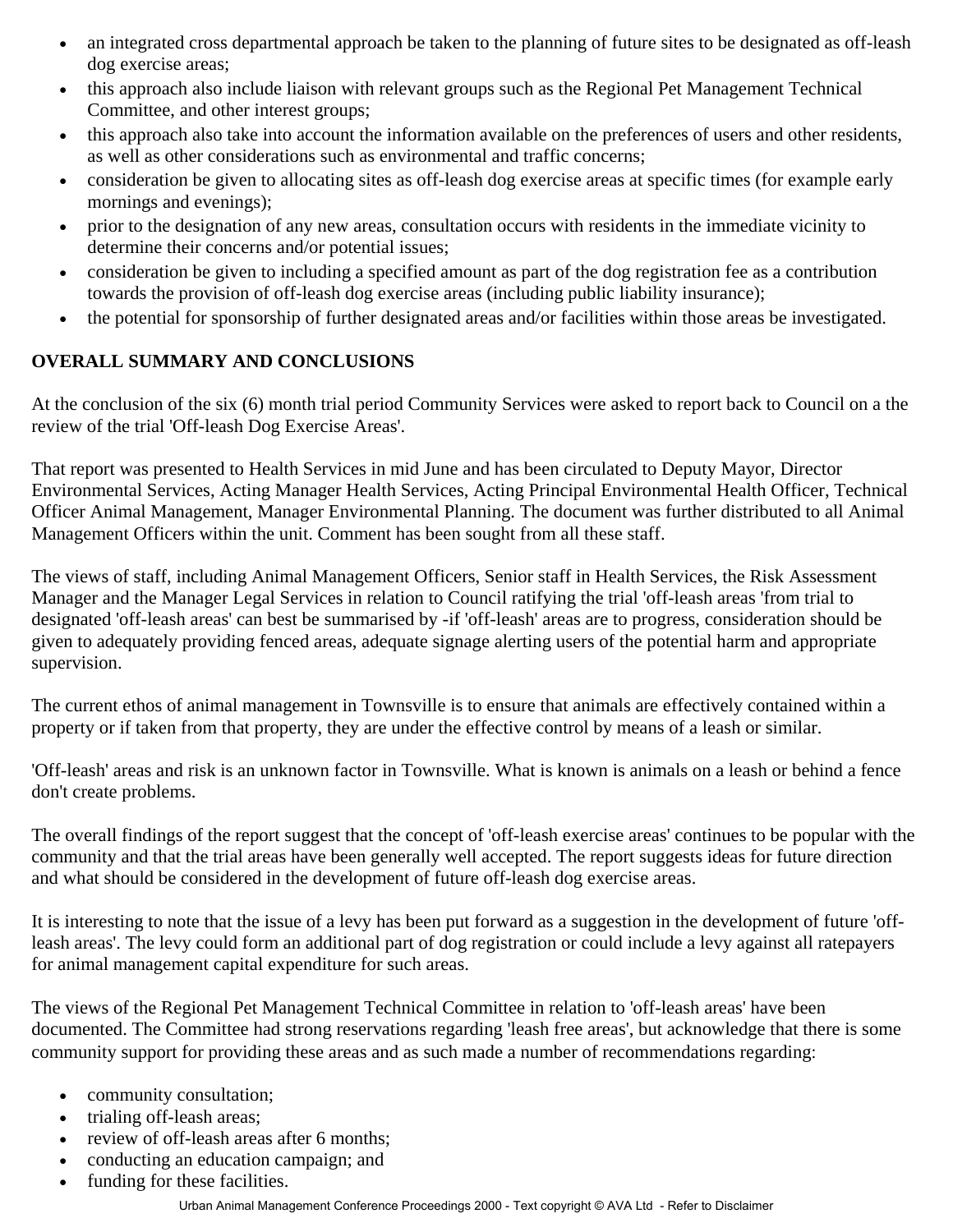The results of the telephone survey conducted in September 1999 point out the most important requirement of those persons surveyed in relation to 'off-leash areas' were:

- fencing  $-69\%$ ;
- open spaces -42%;
- $\bullet$  signage -39%;
- parking -29%; and
- supervision -26%.

If these comments are to be used as a guide as to what the community expect in relation to 'off leash areas' and add into the equation, knowledge that has now become available since the six month trial, the list would now include:

- water supply for animal and carer;
- refuse facilities;
- park maintenance;
- signage specific to risk; and
- park equipment.

If the existing two 'off-leash areas' are used as a guide to installing facilities of a standard that are demanded by the community the following costing would apply.

|                 | <b>Lou Lister Park</b>                                                                                                                                                                                                                                                                                                                                                                                                                                                                                                                                                                                                                                                          | Pallarenda Beach                                                                                                                                                                                                                                                                                                                         |
|-----------------|---------------------------------------------------------------------------------------------------------------------------------------------------------------------------------------------------------------------------------------------------------------------------------------------------------------------------------------------------------------------------------------------------------------------------------------------------------------------------------------------------------------------------------------------------------------------------------------------------------------------------------------------------------------------------------|------------------------------------------------------------------------------------------------------------------------------------------------------------------------------------------------------------------------------------------------------------------------------------------------------------------------------------------|
| Fencing         | This park has a circumference excluding the creek<br>line of 1600m.<br>Pool fencing installed is \$60.00/m.<br>Chain wire top and bottom rail fencing, installed<br>is \$30.00/m.<br>Chain wire top rail fence, installed is \$25.00/m<br>To fence entire park would cost<br>Pool fence: \$96,000<br>Chain wire top and bottom rail: \$48,000<br>Chain wire top rail: \$40,000<br>Fencing of an area that measures 75m x 50 m<br>(250m)<br>Pool fence: \$15,000<br>Chain wire top and bottom rail: \$7,500<br>Chain wire top rail: \$6,250<br>Sufficient gates will need to be provided for<br>pedestrian and car access. These costs are not<br>included in the above figures. | It would be impractical to place fencing on the beach. The<br>area adjoining the area with the road reserve is already<br>fenced.                                                                                                                                                                                                        |
| Open space      | There is sufficient open space for users to gain<br>full benefit of walking the dog off leash                                                                                                                                                                                                                                                                                                                                                                                                                                                                                                                                                                                   | There is sufficient open space for users to gain full benefit<br>of walking the dog off leash                                                                                                                                                                                                                                            |
| General Signage | Sufficient signage exists in relation to identifying<br>that the area is an off leash area. Signage includes<br>4 signs valued at \$360.00 each<br>Total \$1440.00                                                                                                                                                                                                                                                                                                                                                                                                                                                                                                              | Sufficient signage exists in relation to identifying that the<br>area is an off leash area. Signage includes 4 signs valued at<br>\$360.00 each. An additional 8 signs have been placed in<br>and around this location to advise users of the off leash area<br>and where the off leash area is. $8 \& $260.00$ each.<br>Total \$3520.00 |
| Parking         | Sufficient parking is available for all users on the<br>perimeter of the park                                                                                                                                                                                                                                                                                                                                                                                                                                                                                                                                                                                                   | Sufficient parking is available for all users on the main<br>road, which abuts the beach area.                                                                                                                                                                                                                                           |
| Supervision     | Animal Management Officers regularly patrol the<br>area and surrounding areas. Estimated cost per<br>year \$750.00                                                                                                                                                                                                                                                                                                                                                                                                                                                                                                                                                              | Animal Management Officers regularly patrol the area and<br>surrounding areas. Estimated cost per year \$750.00                                                                                                                                                                                                                          |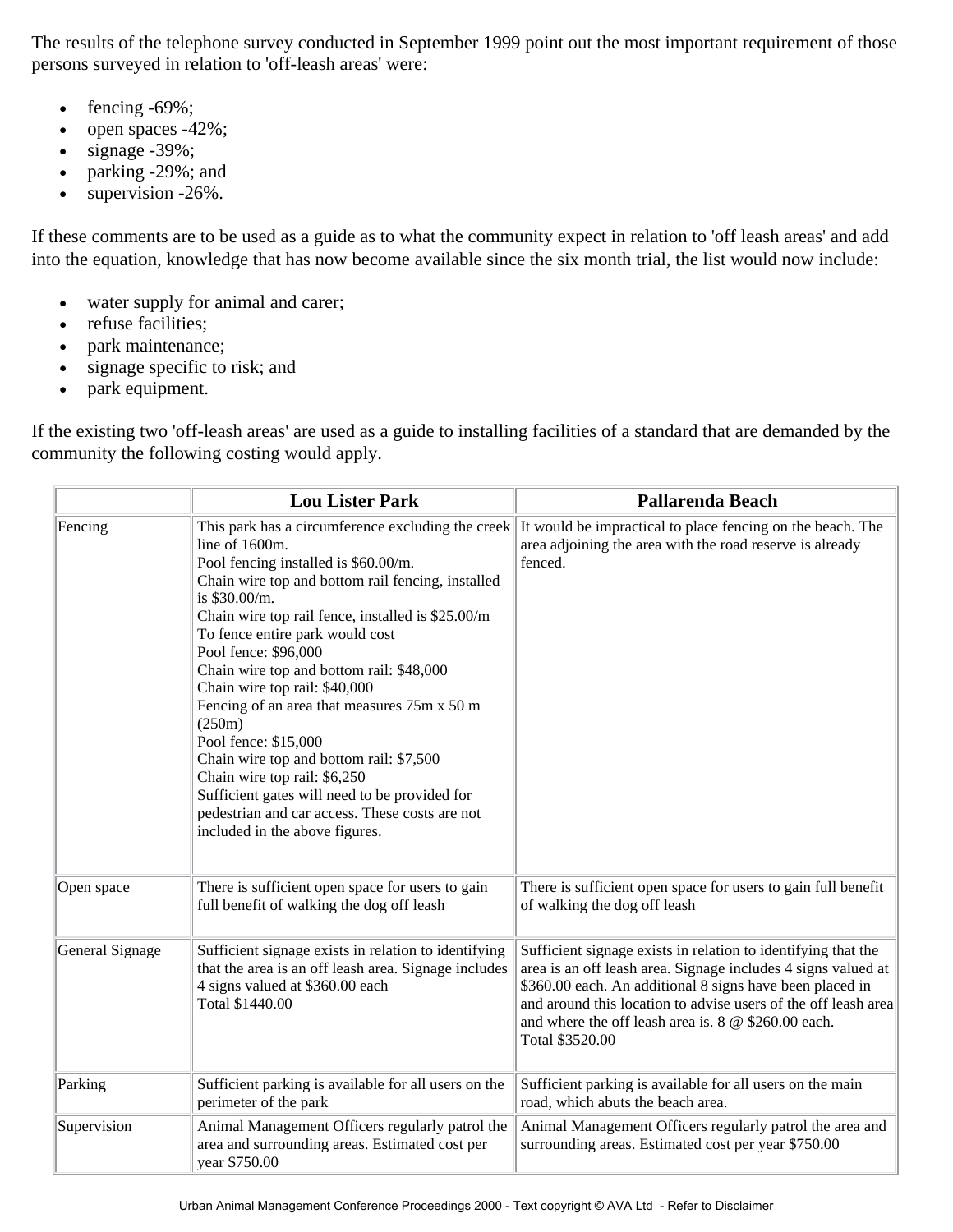| Water supply for<br>animal and carer | To supply a drinking fountain for humans with a<br>drinking bowl facility for dogs installed would<br>cost approximately \$2600.00 if the water pipes<br>are near to the site.<br>Total \$2600.00                                                                                                      | To supply a drinking fountain for humans with a drinking<br>bowl facility for dogs installed would cost approximately<br>\$2600.00 if the water pipes are near to the site.<br>Total \$2600.00                                                                                                                                       |
|--------------------------------------|--------------------------------------------------------------------------------------------------------------------------------------------------------------------------------------------------------------------------------------------------------------------------------------------------------|--------------------------------------------------------------------------------------------------------------------------------------------------------------------------------------------------------------------------------------------------------------------------------------------------------------------------------------|
| Refuse facilities                    | 4 wheelie bins have been place within the park.<br>Each bin is valued at \$150.00.<br>In addition, 4 dog tidy dispensers $@$ \$78.50 have<br>been purchased to supply bio degradable dog<br>faeces bags.<br>Total \$914.00                                                                             | 12 wheelie bins have been place within the park. Each bin<br>is valued at \$150.00.<br>In addition 4 dog tidy dispensers $@$ \$78.50 have been<br>purchased to supply the bio degradable dog faeces bags.<br>An additional 10 dispensers @ \$78.50 have been purchased<br>to be placed along the Pallarenda road.<br>Total \$2899.00 |
| Parks Maintenance                    | Limited parks maintenance is done to this park.<br>This could include additional mowing, garden<br>design and maintenance, tree planting and<br>maintenance.                                                                                                                                           | Limited parks maintenance is done to this park.                                                                                                                                                                                                                                                                                      |
| Signage specific to<br>risk          | Signs would be required at all entrance points to<br>alert users to the rules of the area. Such signs<br>would be dependent on the number of entrances<br>that are at the park. Signs are estimated at<br>\$1000.00 each. I would imagine each park having<br>at least 4 entrances.<br>Total \$4000.00 | Signs would be required at all entrance points to alert users<br>to the rules of the area. Such signs would be dependent on<br>the number of entrances that are at the park. Signs are<br>estimated at \$1000.00 each. I would imagine each park<br>having at least 4 entrances.<br>Total \$4000.00                                  |
| Recurring costs                      | Supply of approximately 20 rolls of 500 bags per<br>year @ \$40.00 per roll<br>Citiwaste can maintain these bins at a cost of<br>\$3.50 per bin per week.<br>Total \$1528.00                                                                                                                           | Supply of approximately 72 rolls of 500 bags per year @<br>\$40.00 per roll.<br>Citiwaste have advised that they can maintain these bins at<br>a cost of \$3.50 per bin per week.<br>Total \$5064.00                                                                                                                                 |
| Park equipment                       | Equipment like park benches, shade structures<br>and play equipment for animals may need to be<br>considered.                                                                                                                                                                                          | Equipment like park benches, shade structures and play<br>equipment for animals may need to be considered.                                                                                                                                                                                                                           |

#### Total

\$107,232 Entire park pool fenced \$59,232 Entire park chain wire top bottom \$51,232 Entire park chain wire top \$26,232 Part park pool fenced \$18,732 Part park chain wire top bottom \$17,732 Part park chain wire top

Three local authorities were canvassed regarding 'off-leash areas'.

- Brisbane City Council;
- Thuringowa City Council; and
- Cairns City Council.

Brisbane has gone about 'off-leash areas' in a big way with 80-100 existing 'off-leash areas' and the animal management unit looking at setting up an additional 30-50 in this financial year. To keep things in perspective, Brisbane has a total of 1800 parks which incorporates 12,500 hectares of park land. Brisbane's population is in excess of 1 million people.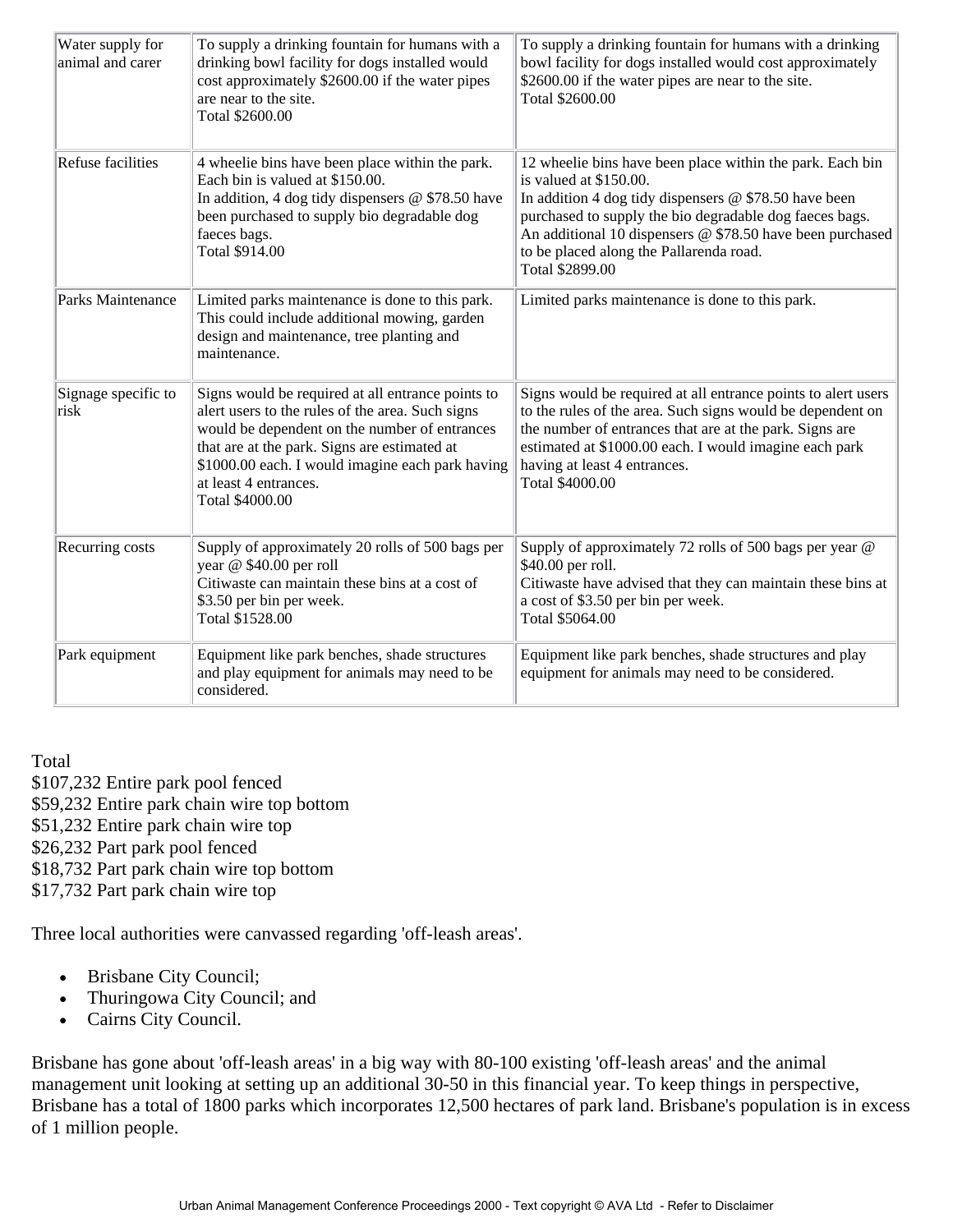If we were to use a comparison of 1,000,000 people to 100 off-leash areas, that would give an equation of 1 park per 10,000 people.

Brisbane has advised that each 'off-leash area' does not necessarily use the entire park, most of the 'Off-leash' areas are contained within existing parks. Such areas are determined on the size of the park and can range from (50m x 20m to 75m x 50m)

The criteria for setting up such areas is:

- area must not be a playground, or sporting oval;
- community support must be gathered prior to setting up the area;
- demographics of dog owners determine the areas that should be looked at; and
- ward councillors must give support.

All areas are fenced with the exception of those areas where natural barriers provide such a boundary. Eg creek line. A small amount of areas are fenced with pool fencing, but a majority of the areas are fenced with chain wire fence. The areas are stocked with a water supply for the dog and its handler, bins with disposal dog bags, and bench seating. Signage is also provided, stating the rules and risks of entering the parks. These signs are located at all gates entering the park.

The average cost of setting up each area is \$11,500.00. This figure in some instances will vary and the economy of scale factor assists in keeping this fee to a minimum.

Using the figures provided from Brisbane, one park should service approximately 10,000 people. Given that they are looking at setting up an additional 30 ñ 50 this financial year, that figure could be substantially lower. If this was equated to Townsville, Townsville could adequately sustain 6ñ10 'off-leash areas'.

Determining suitable locations could be scientifically determined by plotting all dogs in Townsville and then looking for the biggest densities of animals.

Another solution could be to allocate one 'off-leash area' to each division.

Thuringowa City Council has only one 'off-leash area'. This area is a vacant parcel of land on Thuringowa Drive, Kirwan that abuts residential land. No facilities are provided within the park. Thuringowa do not have a policy on the creation or maintenance of such parks.

The issues of implementation in relation to 'off-leash areas' need serious consideration. The process should include:

- ward councillor identifies a park in their area that is suitable;
- community consultation is undertaken by a private company in conjunction with the Ward Councillor and District Animal Management Officer (AMO). Such consultation should include discussions with other Departments within Council, especially Parks Services, Environmental Planning etc. (A company was engaged to do a similar survey prior to implementing the existing two 'off-leash' areas. For that service)
- if the community is in favour, a budget is put together for setting up the facility. The area should include:
- -fencing
- -water supply
- -signage
- -park furniture
- -refuse facilities
- -sufficient parking for users
- -budget submission put to council for approval
- -once approved, area is established.